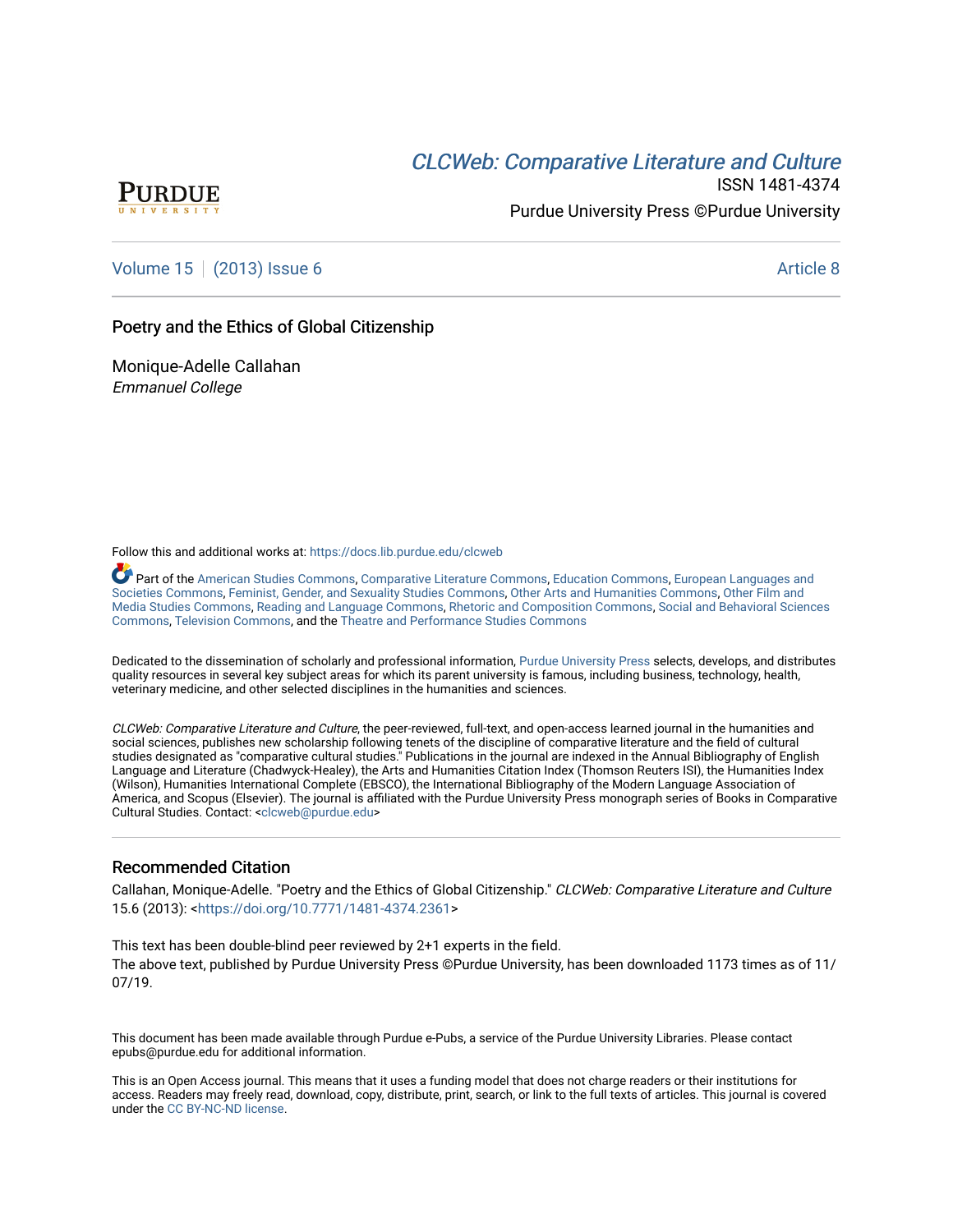## **PURDUE** UNIVERSITY PRESS <http://www.thepress.purdue.edu>

## CLCWeb: Comparative Literature and Culture

ISSN 1481-4374 <http://docs.lib.purdue.edu/clcweb> Purdue University Press ©Purdue University

CLCWeb: Comparative Literature and Culture, the peer-reviewed, full-text, and open-access learned journal in the humanities and social sciences, publishes new scholarship following tenets of the discipline of comparative literature and the field of cultural studies designated as "comparative cultural studies." In addition to the publication of articles, the journal publishes review articles of scholarly books and publishes research material in its Library Series. Publications in the journal are indexed in the Annual Bibliography of English Language and Literature (Chadwyck-Healey), the Arts and Humanities Citation Index (Thomson Reuters ISI), the Humanities Index (Wilson), Humanities International Complete (EBSCO), the International Bibliography of the Modern Langua-ge Association of America, and Scopus (Elsevier). The journal is affiliated with the Purdue University Press monog-raph series of Books in Comparative Cultural Studies. Contact: <clcweb@purdue.edu>

> Volume 15 Issue 4 (December 2013) Article 8 Monique-Adelle Callahan "Poetry and the Ethics of Global Citizenship" <http://docs.lib.purdue.edu/clcweb/vol15/iss4/8>

Contents of CLCWeb: Comparative Literature and Culture 15.6 (2013) Special Issue New Work about World Literatures Ed. Graciela Boruszko and Steven Tötösy de Zepetnek <http://docs.lib.purdue.edu/clcweb/vol15/iss6/>

Abstract: In her article "Poetry and the Ethics of Global Citizenship" Monique-Adelle Callahan argues that the recent work of poets Jorie Graham and Yusef Komunyakaa suggests the emergence of an archetypal poet who transgresses boundaries of place and time through measured wandering amongst cultures and histories. Graham and Komunyakaa offer a poetic discourse on the relationship between poetry and citizenship in an increasingly global world. Through a close reading of excerpts from Graham's 2012 Place and Komunyakaa's 2011 The Chameleon Couch, Callahan uses the paradigm of the poet-as-prophet to articulate the position of the poet vis-à-vis the geopolitical spaces she occupies. Callahan argues Graham's and Komunyakas's poetry evinces a certain nostalgia for place while at the same time delineating the existential space of placelessness. In this sense, their writing compels us to recognize an emerging shift in identity politics as it relates to both national and individual bodies.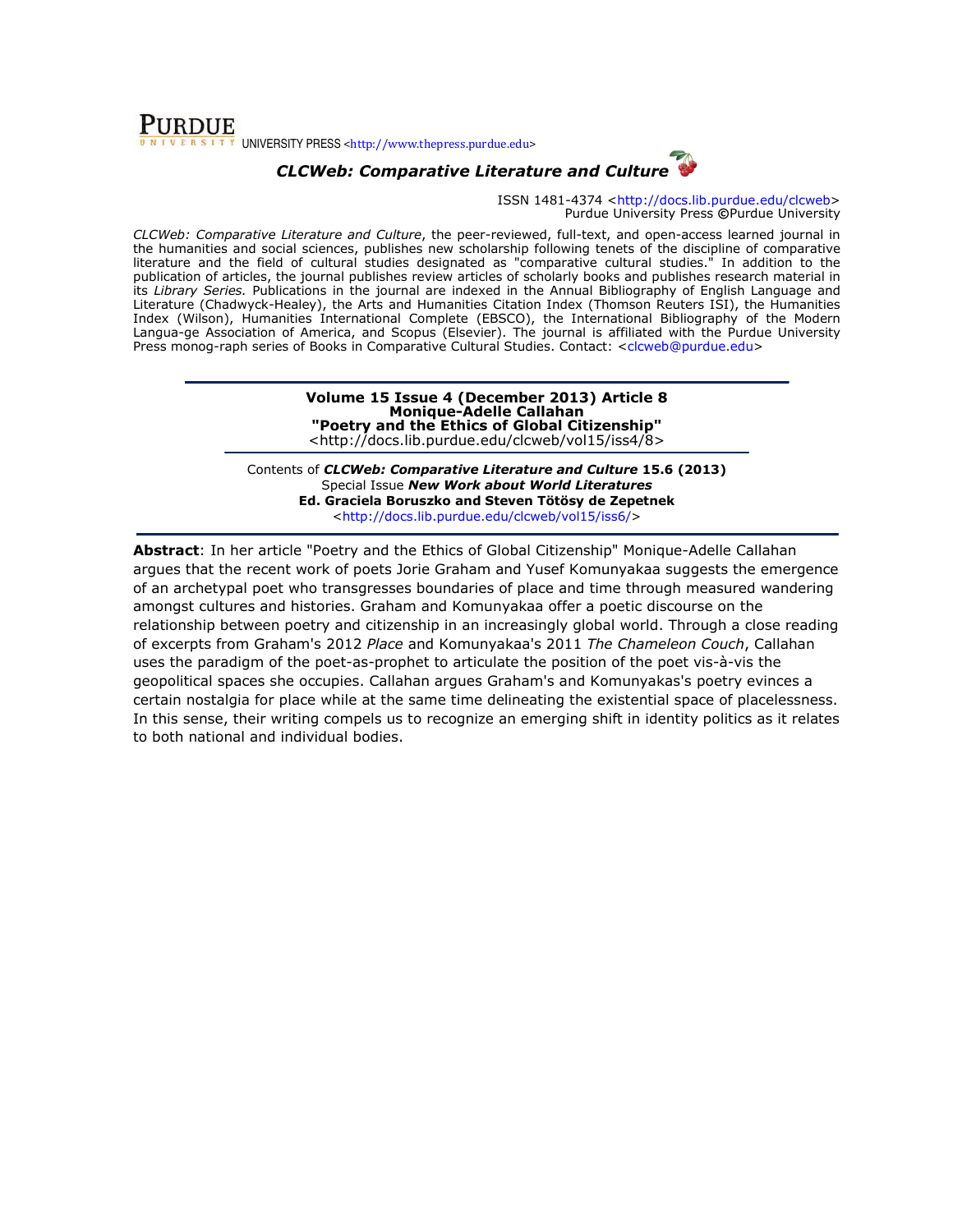#### Monique-Adelle CALLAHAN

#### Poetry and the Ethics of Global Citizenship

"The universe is expanding," writes Pulitzer Prize winning poet Tracy K. Smith in her recent book Life on Mars (13). If the twenty-first century launches us beyond the conceptual boundaries of national geographies and into a global cosmos, then Smith gestures towards an even more transformative sensibility: a diversiform world at once turned into one. And yet this century has witnessed and continues to witness some of the most rampant signs of dissention and discord: brutal civil wars, social uprisings, political protests, sectarian conflicts, economic recession, and natural disaster. Equally panoramic is the array of lenses we might use to examine these developments.

To explore the relationship between poetry and our evolving conceptions of citizenship in this world at once increasingly variegated and "turned into one," I analyze Jorie Graham's 2012 Place and Yusef Komunyakaa's 2011 The Chameleon Couch. Not only because both of these Pulitzer Prize winning poets are living and writing today, but also because this relationship is a central tenet of their projects. Their projects illustrate contemporary transformations in our understanding of the relationship between literature, language, and citizenship as both a local and global phenomenon within the context of a growing transnational ethos. Their poetics propose what Jahan Ramazani calls a "transnational imaginative citizenship," an act of reading themselves and their world as "imaginative citizens not of one or another hermetically sealed national or civilizational bloc, but of intercultural worlds that ceaselessly overlap, intersect, and converge" (354-55). Their poems then can be understood as performances of transnationalism. By transnationalism, I mean "the phenomenon of reaching across or extending beyond predefined national boundaries" that also "offers an alternative to a nation-based understanding of literature and history and an alternative way of theorizing texts" (Callahan 6). Within its space  $-$  a cosmos of semantic and semiotic play  $$ history and the present co-exist simultaneously mirroring our experience of "reality" as a palimpsest, layers of histories that form and inform the present. The poem is a multi-valenced, polyphonic, and multicultural space in which poet and text meander through a transnational space transgressing the fire-wired boundaries (legal, political, cultural, linguistic, temporal) that would otherwise manacle poet and text  $-$  the poetic performance  $-$  to a particular location. The poet is at once a poet of place and placelessness, whose poetry is characterized by movement that transgresses boundaries of geography, time, and space. The poet is prophetic: he engages in witness (insightful seeing), protest (critique aimed at re-vision), and contest (the challenging of temporal, national, and political boundaries).

James Kugel reminds us of "a tradition of associating poetry and prophecy" with roots in "ancient Greece and biblical Israel" noting that at times people separated these offices and at times they asserted the "prophet-like nature of the poet" (1). Samuel A. Meier adds that prophets were "not static icons but humans whose personalities and concerns adapted to the changing centuries" (12) and were able to see, through an "insightful gaze" both the vision and the figurative significance of the vision, thus giving birth to the prophetic oracle (39-42). Abraham J. Heschel outlines three elements in the figure of the prophet who is "a witness, and his words a testimony" (27). First, the prophet is a witness to god's power, judgment, justice, and mercy; second, the prophet speaks out in protest against immorality: "Above all, the prophets remind us of the moral state of a people: Few are guilty, but all are responsible. If we admit that the individual is in some measure conditioned or affected by the spirit of society, an individual's crime discloses society's corruption" (19); and third, the prophet challenges his people to recognize the contesting forces of history: "The prophet's use of emotional and imaginative language … concrete in diction, rhythmical in movement, artistic in form, marks his style as poetic. Yet it is not the style of poetry that takes its origin, to use Wordsworth's phrase, 'from emotion recollected in tranquility.' Far from reflecting a state of inner harmony or poise, its style is charged with agitation, anguish, and a spirit of nonacceptance. The prophet's concern is not with nature but with history, and history is devoid of poise" (7; see also Carruth; Miron; Shoham).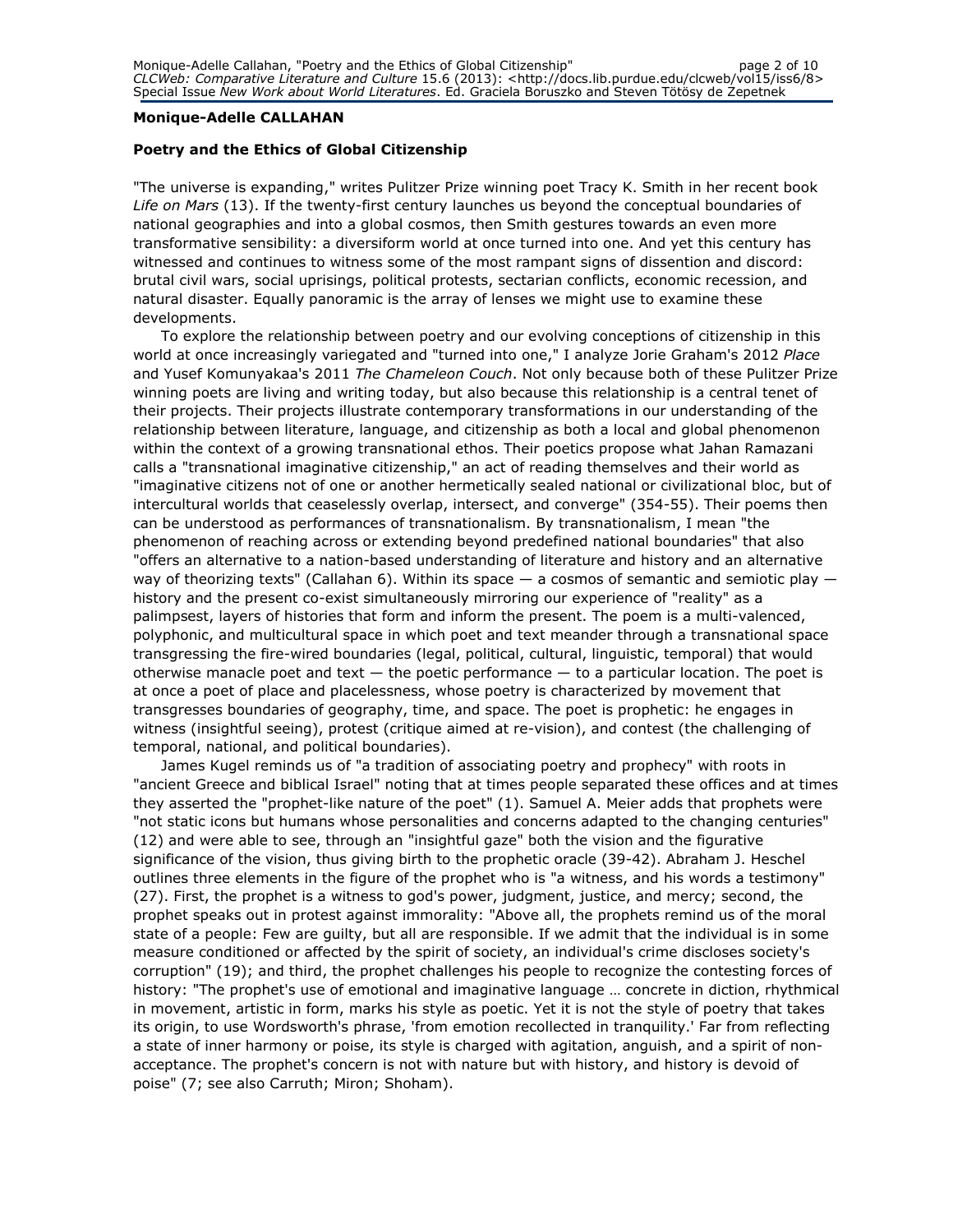As a participant in global citizenship, the poet accepts the call to speak, to see, and to engage a triumvirate approach as witness, protester, and contester. These three elements constitute a kind of ideal citizen of this new global space as envisioned by the poet and her literary project. The prophet figure delineates an ideal global citizenship exercised in Graham's sprawling lines and Komunyakaa's epic wanderings. The poet expresses a prophetic lament resonant of Jeremiah, or Ezekiel's observations of the Israelites in exile in Babylon. In the book of Ezekiel, the presence of God meets the prophet in exile after the destruction: "And behold, the glory of the God of Israel came from the way of the east: and his voice was like a noise of many waters: and the earth shined with his glory. And it was according to the vision that I saw when I came to destroy the city: and the visions were like the vision that I saw by the river Chebar; and I fell upon my face. And the glory of the Lord came into the house by the way of the gate whose prospect is toward the east" (43:1-4). The specific nature of "the glory" varies as Graham and Komunyakaa engage with the present-absence of God and the cities — that is the places to which they travel in their poems — in disparate though conversant ways. Sight, along with its processes, and the aftermath of this sight preoccupies their poetic texts.

A concern with the globalization of US-American literature has preoccupied literary scholarship for the past two decades in particular. Vilashini Coopan's definition of globalization will help us here. For Coopan, globalization is "a process of cross-cultural interaction, exchange, and transformation" (15). Paul Giles aptly asserts that US-American literature "should be seen as no longer bound to the inner workings of any particular country or imagined organic community but instead as interwoven systematically with traversals between national territory and intercontinental space" (63). As Edward W. Said reminds us in Culture and Imperialism, the cultural identity of nations in this era of increasing globalization should be conceived in terms of space rather than time. Giles aims to trace the origins and evolutions of this globalization within the context of US-American literature, mapping an enduring instability of the relationship between "American literature and geography" (1). We have moved into a "transnational era" over the course of the last four decades, he observes. And these decades have been "characterized by a decline in a literature infused with an exceptional Americanism and an increasingly globalism characterized by 'deterritorialization'" (12-13).

In Global Remapping, Giles maintains that to "speak of American literary culture under the rubric of deterritorialization is thus not simply to encumber it within monolithic orders of globalization or imperialism but, rather, to think of it as a socially constructed, historically variable and experientially edgy phenomenon, whose valence lies in the tantalizing dialectic between an illusion of presence and the continual prospect of displacement" (25). Unburdening US-American literature of bounded territory reveals the "dialectic" of place and placelessness and, as Giles suggests, promotes a "transnational reading of American literature" (262). In this sense, Giles echoes Coopan, who argues that "globalization" of literary studies in recent decades "entails the learning (and teaching) of a kind of relational thinking in which we see the nation through the local yet as part of the global" (26). Coopan reminds us that nations are "fantasmatic objects knotted together by ambivalent forces of desire, identification, memory, and forgetting, even as they simultaneously move within, across, and beyond a series of spatial and temporal borders (us/them, territory/flow, present/past, life/death);" ultimately, the "space of nations is never simply their own" (xvii). Recognizing nations as at once integral, interlocking and persistent in their deconstruction of place, how do we consider movement between and among global territories (both physically and virtually)? How do we account for what we see and how do we hold ourselves accountable for it?

In Place Graham approaches these very questions through Graham's "I"  $-$  whom we come to know as an archetypal self, an amalgam of Graham herself and a collective consciousness (sometimes of US-Americans, sometimes, epically, as humanity at large). My first example is the poem "Dialogue (of the Imagination's Fear)," in which Graham articulates an unmitigated critique of US-American freedom rhetoric: "All around in / houses near us, the / layoffs, / the windows shine back / sky, it is a / wonder we / can use the word free and have it mean anything at all" (29; emphasis in the original). Graham observes the realities of joblessness and entrapment mounting in truncated lines, her critical distance is slight, she slips in and around dissatisfied with seeing only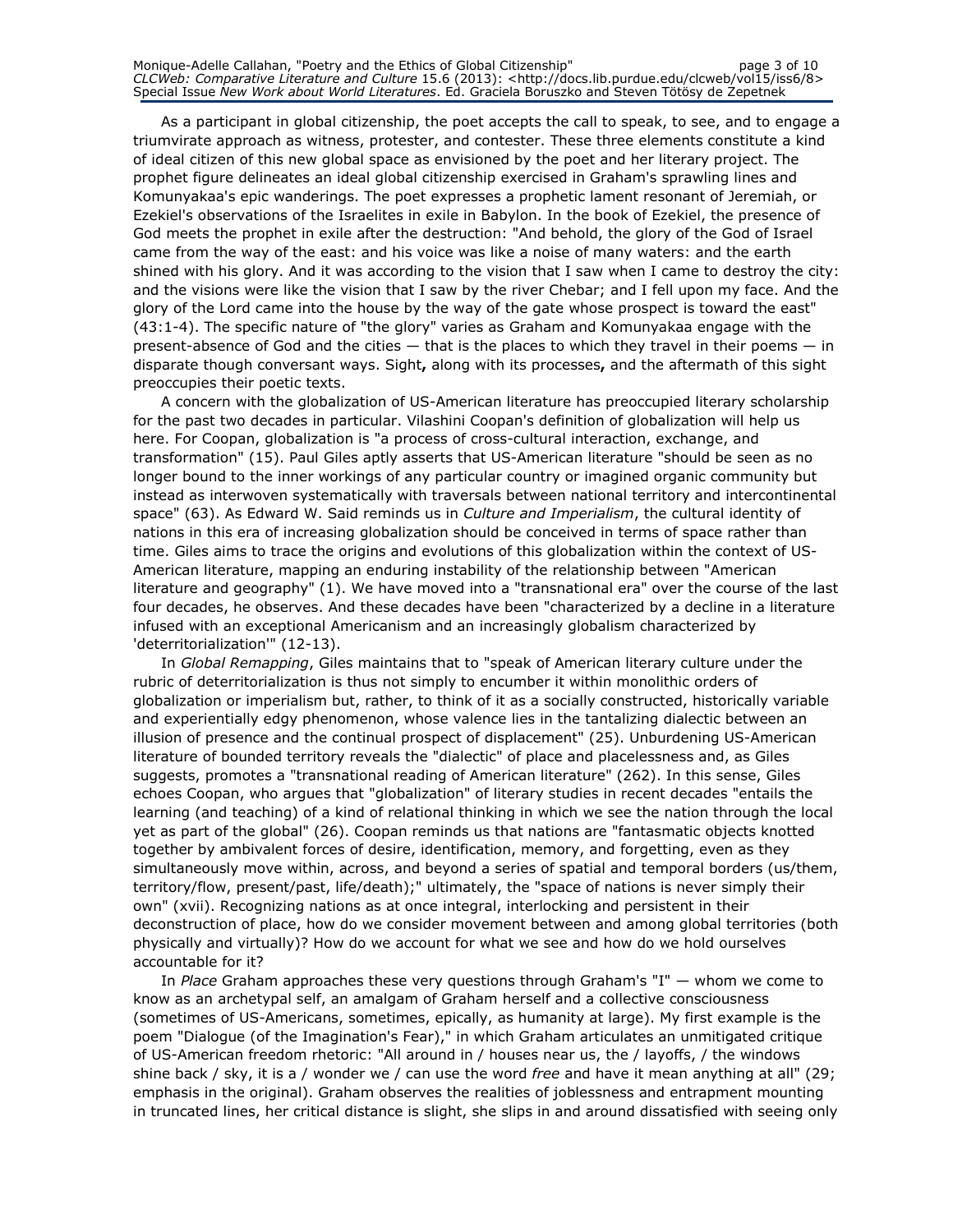and prompted to interrogate what she sees. How can language dictate a discourse of freedom when all "around" and "in" reflects virtual prisons of socioeconomic decline? Eventually, even the poem disappears (perhaps a dismissal of "pure" aestheticism or of the impulse to replace practical action with prosody), along with the desire for its imaginative space, marking the ultimate disillusionment: "here, take away the poem, take away this desire that / has you entering this waste dark space, there are not even pockets of time here, / there are no mysteries, there is no laughter and nothing ever dies, the foreclosure / you are standing beside look to it, there is a / woman crying on the second floor as she does not understand what it will be like to / not have a home now, and how to explain to the children at  $3:35$  when the bus drops / them off  $-$ " (30). Graham describes a place where the material of poems does not exist: "there are not even pockets of time here / there are no mysteries / there is no laughter and nothing ever dies" (30). Again removing the distance between the aesthetic space of the poem's critique of the event and the event itself, Graham commands us to look, to see the woman who has just lost her home. When the poem disappears, what remains is foreclosure and its grim consequences. Graham strips the poem of its blinders, compelling it to the new sight practiced by the poet and performed by the poem. And yet Graham's is not a disavowal of poeticism. With meticulous precision, Graham maintains the integrity of each line, while at the same time enjambment creates a steady stream of consciousness, a consciousness perpetually building upon itself, growing in and out of itself, and ever yet transforming itself. Graham moves between an imperial expansion of the line that stretches across the page and then returns to a smaller space, a place in the middle. We come to understand this consciousness as an extension of the "American" voice which Graham describes in "Employment" as having its "wiring in its swan's neck / where it is / always turning / round to see behind itself as it has no past to speak of except some nocturnal / journals written in words where the fight has just taken place or is about to / take place / for place" (32). Transcribed in journals, US-American history is circumscribed by narratives of war. As our wars have been in other places, on other lands, our history takes place both here and elsewhere. The U.S. is at once with and without history (both in the sense of outside of and of lacking) and characterized as much by its movement from place to place as its taking of place after place. Graham's critique problematizes the processes by which the U.S. has established a sense of place in a changing world. That is to say, Graham posits a US-American consciousness that is at once insecure in its itinerant lack of certainty of place and imperialistic in its violent possession of places.

Graham locates her archetypal self within this dialectic between place and placelessness in "Untitled":

and I

am at the point in the road where I, who will have lived, no matter how many thousands of years in the future come, if they come, even if there are no more humans then or they have become unrecognizable, I, even when no rain will have come down in the memory of generations so they think the story of such an element is one of myths, the empty myths, I still will have lived this day and all the preceding ones of my person, mine, as I rise now to the moment when right words are needed — Dear moon. (14)

Combining historic, mythic, and apocalyptic elements, Graham's "I" lives simultaneously within and outside of the boundaries of time, living "this day" and, at the same time, "all the preceding ones of [her] person" (14). If Wallace Stevens identified the poem as the cry of the occasion, the occasion for Graham's speaker becomes the impetus for the cry of the poet: she rises when "right words are needed." The poem becomes a place — both a metaphysical space and a place in time — where the present exists and the speaker exists. Poetic utterance relieves, at least momentarily, the anxiety caused by persistent placelessness and imminent change. Living "this day and all the preceding ones" preserves her identity and the "I" resurfaces over and over within the chaotic landscape of the poem (ordered by the speaker's existential panic).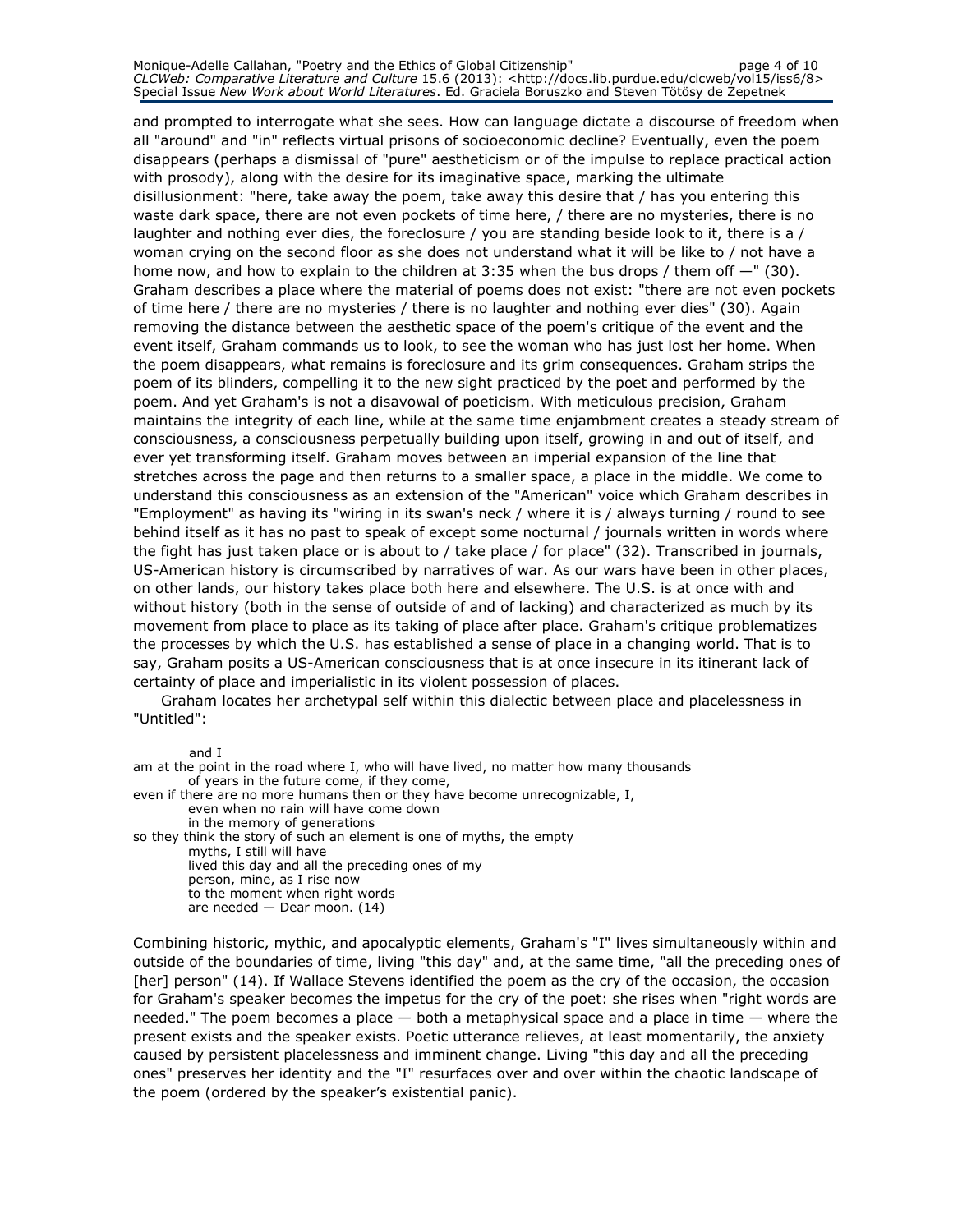Desperate to maintain itself, the "I" struggles to hold onto existence and integrity in most certain uncertainty. History and language rise to the task of remembrance in "the moment" to tell the story of past centuries of human experience:

... and the door slams, and the only story I know, my head, my century, the one where 187 million perished in wars, massacre, persecution, famine  $-$  all policy-induced  $-$  is the one out of which

I must find the reason

for the loved still-young creature being carried now onto the family lawn as they try everything, and all murmurs shroud hum cry instruct, and all the six arms gleam, firm, limp, all over it, caresses, tentacular

surround of the never-again, rush of blood and words, although look, you out there peering in, listening, to see who we were: here: this was history: their turn

is all they actually have

flowing in them. (15)

We land in time and in place within the sphere of the poet's experience of time (my head, my century). Here Graham offers an unabashed critique of US-American foreign policy and bemoans the desperate attempt to save a dying "still-young creature." The speaker's world is a global world and the poem bears witness to various forms of human suffering. The "I" claims ownership for the "story" of this world; it is her century, her allotted space in time in which she has to find a reason to nurture and love on a personal scale. Whether we are onlookers to the spectacle of global turmoil or readers of its translation (that is, the poem itself — we lose the privilege of critical distance; we are outed: "you out there / peering in, listening to see who we were: here: this was history." Our voyeurism is exposed as well as our personal stake in the identity of the world around us as we look to see "who we were." Seeing is at once seeing out and seeing in. It is selfexamination as well as recognition of "history." In the poem that opens the collection, Graham concludes: "and when I shut my eyes now I am not like a blind person / walking towards the lowering sun, / the water loud at my right, / but like a seeing person / with her eyes shut / putting her feet down / one at a time / on the earth" (5). Samuel Meier highlights the blind prophet Ahijah as exemplary of "this special gift of sight" that "does not even require normal vision" (43), but that involves a conscious process of transcendent insight. As a seer, the poet exercises a type of sight that transcends the physical. Graham's "I" experiences the earth intentionally and deliberately as a ground she treads not without caution and discrimination. Like the prophet, she approaches the "divine council" or the "throne room" — that is, she steps into the symbolic realm of language and then returns to the earth with a message (Meier 22-23). Her duty to the earthly realm — that of geopolitical and social realities — relies on her ability to transcend the tragedy and produce art and meaning. She sees beyond the macabre lowering sun  $-$  signaling a certain approaching darkness or inscrutability — coupled with the loud waters — signaling the stormy turbulence of the contemporary political, social, and ecological climate of the world. She navigates this world with measured steps.

In Graham's "Of Inner Experience" her "I" is enlightened and, perhaps even more importantly, awake in her sleeping: "Eyes shut I sense I am awakening & then I am / awake but / deciding / to keep eyes shut, look at the inside, stay inside, in the long and dark of it" (39). Graham estranges us from natural sight, suggesting another kind of enlightened sight accessed through a willful act of closing the physical eyes and awaking to an other opposing realm of darkness. This "inside" seeing initiates a mystical transcendence not into a celestial realm disconnected from the earthly, but into the inner recesses of the mind:

I am also lying on the bed eyes closed and keeping them so, god owes us everything I think from out here, there is not god I think lying in the non-dark of the mind, eyes closed, hearing the crows rustling in the nearest trees, the hayfork in the next field  $-1$  want to pray says the person behind the eyes  $-$  you cannot do so I say with these fingers  $-$  I want to break the dark with the idea of God says the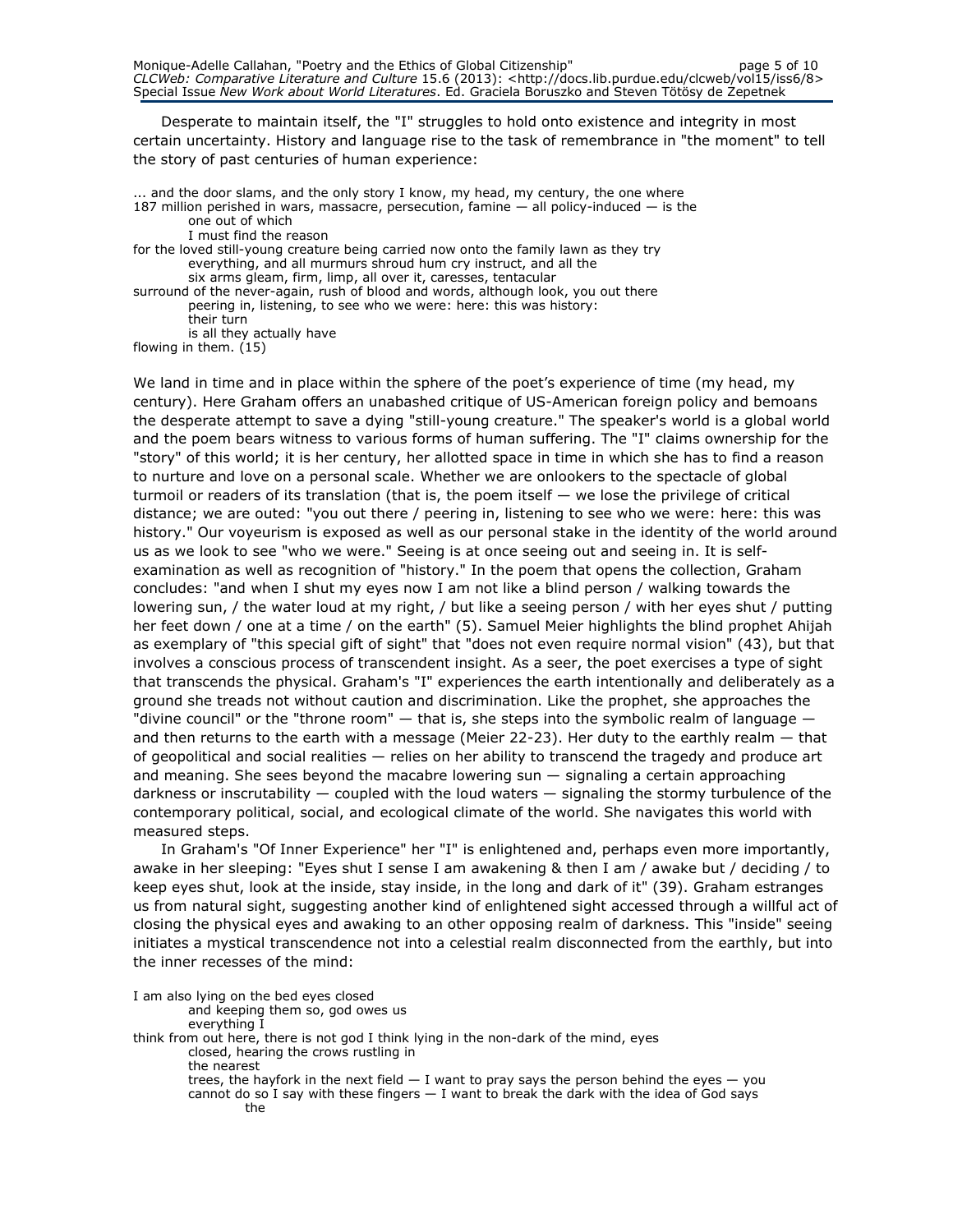non-sleeping person on her back in the beginning of the 21<sup>st</sup> century, trying to hold on to duration which is slipping, slipping, as she speaks as I write, active translator, look. (40)

Extending the juxtaposition of states of sleep and wakefulness, Graham acknowledges a desire to "break the dark with the idea of God" in the face of a perceived absence of god expressed through the speaker's vacillation between "God" and "god"). She wrestles with the idea of god in whose absence the poetic intellect offers the only illumination. Writing — that which is said with "these fingers" — offers an answer to the unfulfilled desire to engage god in the act of prayer and prophetic communication with god reconfigures itself through the poetic utterance. Separate from the body, this illuminated "I" resists the persistent slipping away of time, speaks and dictates to the poet who translates the revelation. Nostalgia for religion echoes the nostalgia for place. The poem emerges at the nexus of these human longings resolved only in the act translation moving from one lexical space to another. This translation echoes the transmigrations of the poet through boundless time and space in efforts to reconcile place and placelessness.

In Chameleon Couch, Komunyakaa's poems echo Graham's transmigrations and extend her critique on the act of translation to attend to the question of transgression. In "Poppies," Komunyakaa is at once local — occupying a bounded identity on which he builds signifiers (first "a black man," then a poet, then a bohemian) — and transnational, a traveler actively moving through time and space within the poetic line: "I am a black man, a poet, a bohemian, / & there isn't a road my mind doesn't travel. / I also have my cheap, one-way ticket / to Auschwitz & know of no street or footpath / death hasn't taken. The poppies rush ahead. / up to a cardinal singing on barbed wire" (43). A juxtaposition of freedom and constraint preoccupies Komunyakaa: constraints imposed by human beings warn of the deleterious effects of transgression. Boundaries imposed by force contain and restrain freedom from memory and delineate the boundaries of the poetic imagination. The poet's mind can travel but the stanza closes with boundaries: the cardinal can do what the speaker cannot: fly. In "A Visit to the Inner Sanctum" Komunyakaa introduces the archetypal poet: "A poet stands on the steps of the great cathedral / wondering if he has been a coward in hard times" (49). Komunyakaa's archetypal poet questions the role he has played in response to "hard times." His position is extra-temporal and, in this sense, transcendent. His sight, that of prophetic insight, endowed with an ability to see history "Couldn't he see the tear gas drifting over Ohio / as flower children danced to Jefferson Airplane? / Will he ever write a sonnet dedicated to the memory / of four girls dynamited in a Birmingham church?" (49). But what should the poet do with what he has seen? Will poetry memorialize what he has seen, the gassed students at Kent University, the four young victims of the Birmingham church bombing? What place do they have in poetic form? Their expedience imposes that the poet "can't stop counting dead heroes who lived in his head / sultry refrains that kept him alive in the country of clouds" (49). Life and death war in the line: dead heroes live in refrain, constant repetition of a sameness mirroring infinity at once in the haze of war clouds and the celestial clouds of this sacred heaven-hell where mortality and immortality bind together through memory that is mediated and transmitted poetically.

We encounter the poet outside of the "Institute of National Memory," a metonymical representation of a collective cultural memory: "Outside the Institute of National Memory / he toasts the gods hiding between stanzas. / The girl he left behind for enemy soldiers / to rough up & frighten, she never stopped / waiting for him, even after she lost herself / in booze. No he faces a rusty iron gate" (50). Inspired to worship at this sacred memorial, Komunyakaa shifts into a single personal memory: the girl he left behind. Her girlhood innocence, trampled by "enemy soldiers" bleeds into the next line — her waiting for a failed salvation drives her, as it drives the line, to lose herself. Ultimately, Komunyakaa interrupts the memory: the image of the girl, woven through the stanza, comes to a traumatic halt echoed in the syntactical rupture. He refuses to face her and diverts his gaze to the boundaries of memory. The gate's erosion indicates its vulnerability to the passage of time, memory's boundaries are mutable and vulnerable to life's destructive elements, ironically the very elements which sustain it. Komunyakaa's poet cannot also get lost in intoxication, but must face the restraints of poetry with the boldness to speak an uncomfortable, self-incriminating truth, an act of contestation with himself and a suspended lack of resolution resolves the poem.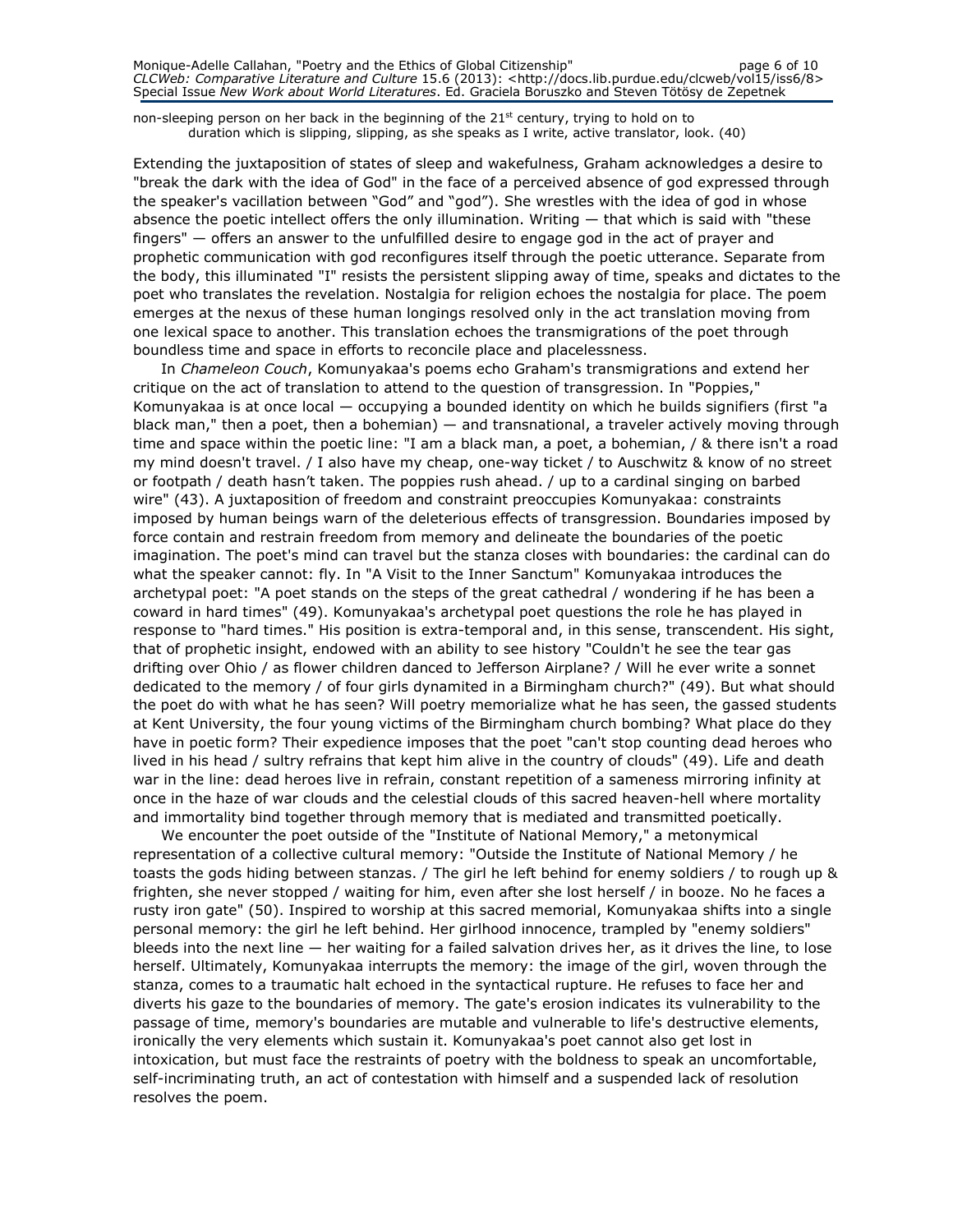In "Cape Coast Castle" Komunyakka moves from personal (a moment after intimacy with a woman) to transnational (from an airport in Amsterdam to the slave castles in Cape Coast, Ghana). When we cross the Atlantic and time in this poem, we arrive at moment to witness one woman selected from a group of slaves to be "the governor's" pick:

… I could see the ships at dusk rising out of the lull of "Amazing Grace," cresting the waves. The governor stood on his balcony, holding a sword, pointing to a woman in the courtyard, saying, That one. Bring me that tall, ample wench. Enslaved hands dragged her to the center, then they threw buckets of water on her, but she tried to fight. They pinned her to the ground. She was crying. The prodded her up the stairs. One step, & then another. Oh, yeah, she still had some fight in her, but the governor's power was absolute. He said, There's a tyranny of language in my fluted bones. There's poetry on every page of the Good Book. There's God's work to be done in a forsaken land. There's a whole tribe in this one, but I'll break them before they're in the womb, before their conceived. (24-25)

Even the sea has its music. Lyric emanates from the natural landscape ("rising out of the lull of "Amazing Grace") and the physical body ("There's a tyranny of language in my fluted bones"). Can language assist the speaker in the way that the enslaved hands bring him the female body to summarily possess; does it assist the project of dominating the "forsaken land" which is at once the landscape of those sites of the imperialistic gaze and the female body itself? If language can be tyrannical, if the poetry of the "Good Book" can justify imperialistic slavery and embolden the systematic rape of enslaved women, can the poet unfetter and reclaim it? Perhaps the final lines of "Orpheus at the Second Gate of Hades" offer an answer: "If I never possessed these reed flutes / & drums, if my shadow stops kissing me / because of what I have witnessed, / shall holler to you though my bones, / I promise you" (46). If he can find a way to unfetter himself from the shadowy truth of what he sees, he will write and reclaim his body in a resurrection, coming back to life, to speak, an act like that of the prophet Ezekiel commanded by the Lord to the dead bones: "Again he said unto me, Prophesy to these bones, and say unto them, O ye dry bones, hear the word of the Lord. Thus saith the Lord God unto these bones; Behold, I will cause breath to enter into you, and ye shall live" (37: 4,5).

In "Green," Komunyakaa brings us to Enghelab Square, a major center in Tehran and a central locus for popular uprisings. Structured by the juxtaposition of what he has and has not known, Komunyakaa exercises the practice of cultural exchange, demonstrating his attempt to comprehend an other culture through the lens of his own:

I've known billy club, tear gas, & cattle prod, but not Black Sheep killing White Sheep. Or vice versa. I've known water hoses & the subterranean cry of a Black Maria rounding a city corner on two angry wheels, but couldn't smell cedar taking root in the air.

I've known of secret graves guarded by the night owl in oak & poplar. I've known police dogs on choke chains. I've known how "We Shall Overcome" feels on a half-broken tongue, but not how deeply sunsets wounded the Peacock Throne. (76)

Komunyakaa knows the African American struggle for civil rights and its anthem "We Shall Overcome," but he does not know the impact of the toppled "Peacock" throne, a metaphor for the Iranian monarchy (see Forbis 81). He is an ethical outsider aware of his position and lack of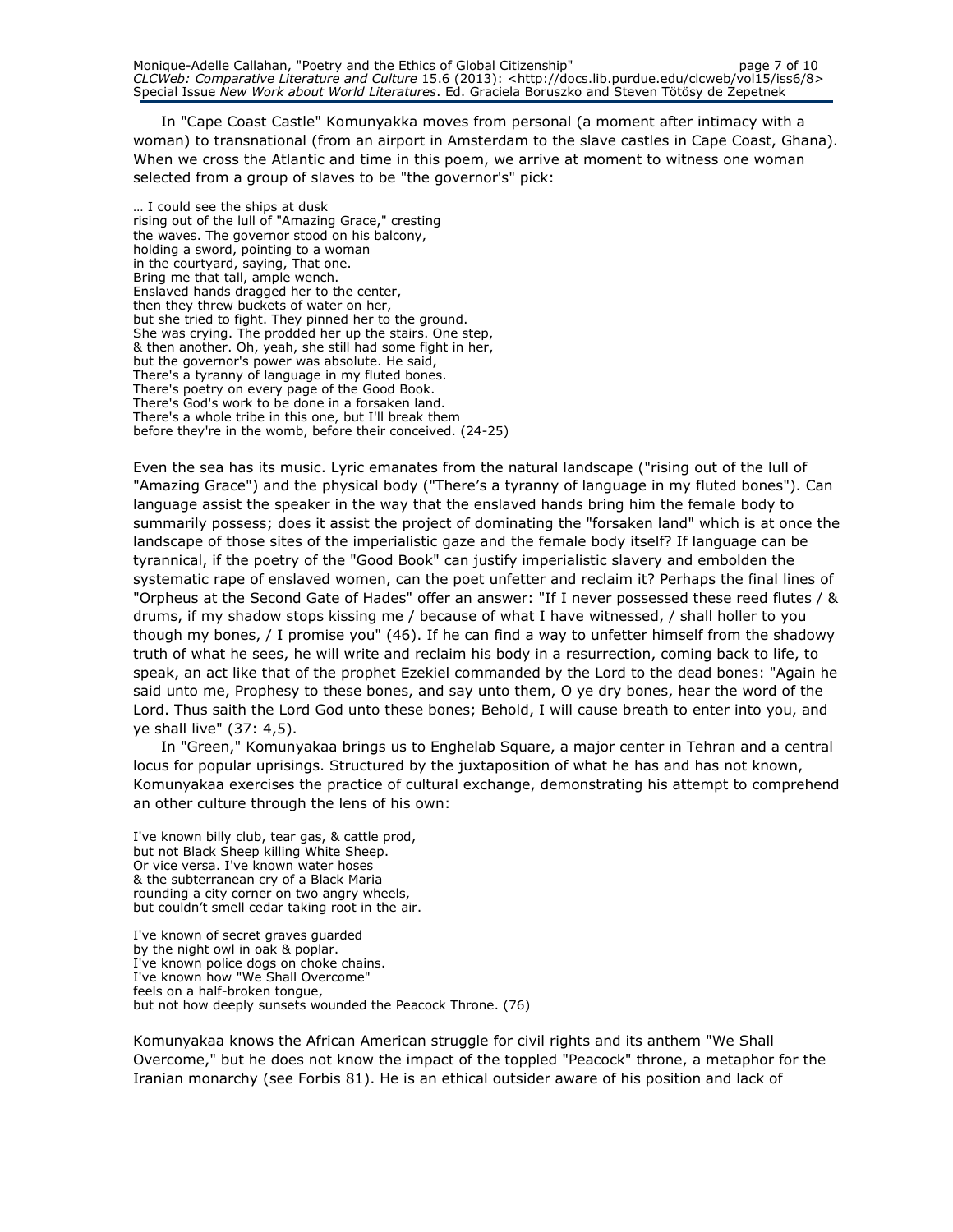knowledge, conscious of his own cultural baggage, intrigued by potential similarities, but not blinded to difference by an impulse to absorb this "other" experience in a narcissistic gaze:

Because of what I never dreamt I know Hafez's litany balanced on Tamerlane's saber, a gholam's song limping up the Elburz Mountains no, let's come back first to now, to a surge of voices shouting, Death to the government of potato!

Back to the iron horses of the Basijis galloping through days whipped bloody & beaten back into the brain's cave louder than a swarm of percussion clobbered in Enghelab Square, cries bullied into alleyways & cutoffs. (76-77)

The lyrical poetry of Hafez combined with the ruthless violence of Tamerlane articulates the cultural and imperialistic conquest of an Iranian national identity, coupled in the poem with a glorification of Iran's geographical landscape. In medieval Persian, hafez finds its roots in the word meaning "to preserve" or "to keep" (Davis xxxvii). If Hafez's mystical, introspective, even proverbial lyric is the beauty of Iran's cultural legacy, then Tamerlane as epic Persian conqueror and king is beautiful beast and the two corroborate in Komunyakaa's poetic imagination Iran's contemporary angst. And yet this nostalgic adoration of Iran's cultural legacy and distinctive topography is interrupted. We see again the "no" — an exclamatory shift from an a-temporal dreamscape to the "now" — the contesting voices of political and social discontent, the militant force of Basiji soldiers, and the repression of oppositional outcry. The poet undresses himself of objectivity; he has witnessed and then becomes inspired by the display of revolutionary protest:

Though each struck bell goes on mumbling in the executioner's sleep, there are always two hands holding on to earth, & I believe their faith in tomorrow's million green flags waving could hold back a mile of tanks & turn

the Revolutionary Guard into stone, that wherever a clue dares to step a seed is pressed into damp soil. A shoot, a tendril, the tip of a wing. One breath at a time, it holds till it is uprooted, or torn from its own grip. (77)

He believes in the cause of the protesters — no doubt the protesters facing the government's military forces in Tehran in 2011. Green flags emblemize the protesters cause and articulate Komunyakaa's newfound belief — green the color of the post-1980-revolution Iranian flag. Komunyakaa moves from observance, to speculation, to ideological participation: he is not a distant voyeur, but a believer.

Komunyakaa's peripatetic meanderings through time and space continue throughout Chameleon Couch. In "The Beautiful Quickness of a Street Boy" he observes a boy in the streets of Burdwan, India. Komunyakaa is duped by the quick-witted prowess of the boy who asks him for a rose and then sells it to another man to turn a profit: "Our car fills with awe & laughter, / & someone says, There's a woman / somewhere. That street boy, / as if he'd sprung out of me, / out of another time, / is still pleading with everything / he knows" (97). In "Gone," the poet is in China, or perhaps in a China that is many places at once: "Somebody is screaming. I spring to my feet, / half stumbling out of the brain's cloudy weather. / Where am I, what year of the Rat, Horse, Dragon, / or Snake is it? I'm out the door. In the hallway" (100). Komunyakaa is both somewhere and nowhere, both "out the door" and "in" at the same time:

Damn. I'm pulling on my See No Evil T-shirt. A woman's no-no voice. Bach usually drifts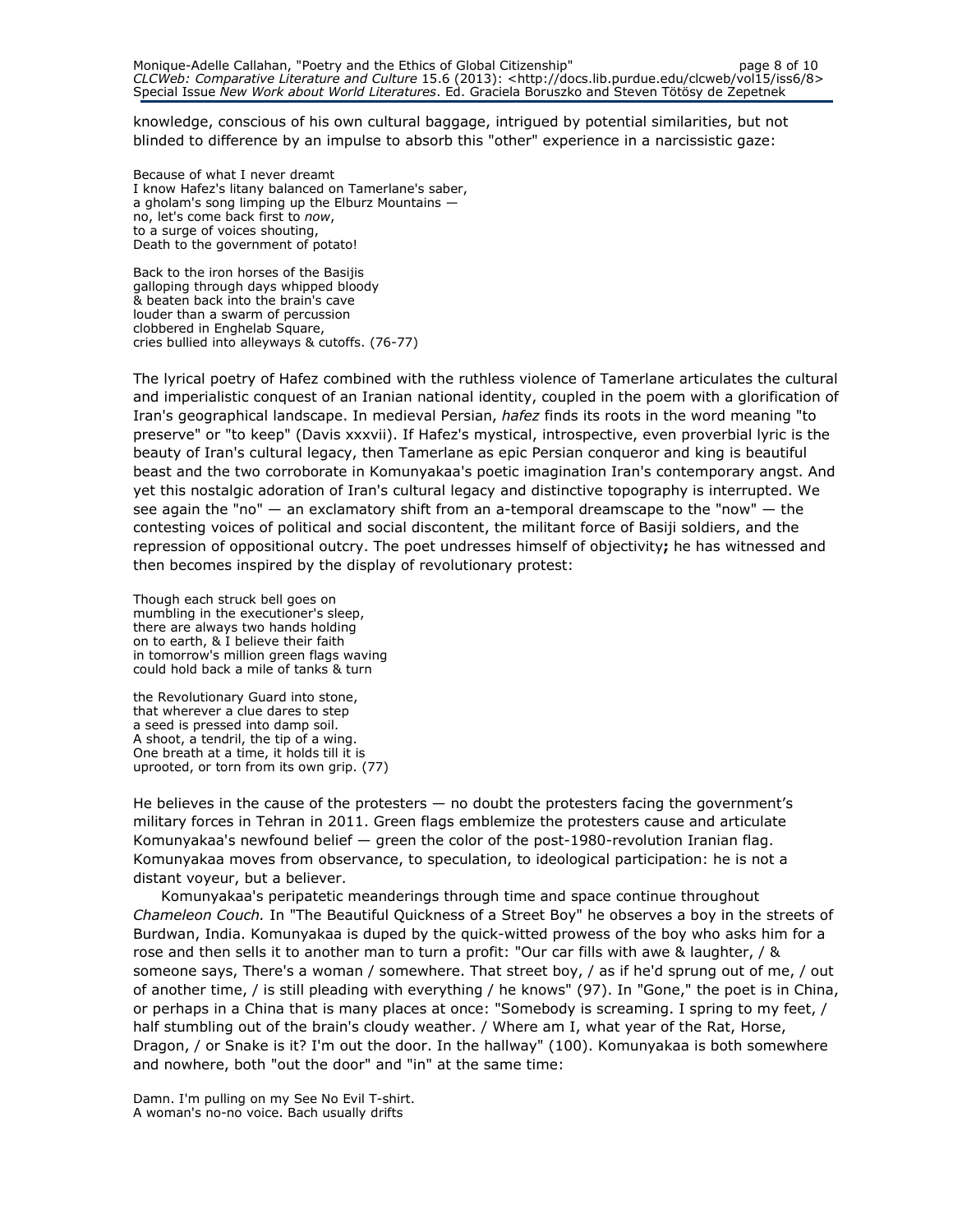out into this hall. This is Beethoven. I mean, I hear doors slam & the struggle of an elevator. The biblical howl of a gale. I hear a man's voice. He's crying in a language between two or three languages. The Chinese couple down the hall on the left. I said hello, & they looked at the floor. When I said goodbye, they gazed through me. (100)

He questions his place, his cultural and temporal situatedness. The hallway, a passageway between two or more spaces, is constructed in the poem as a liminal space where language and culture "drift" and uncertainty characterizes cultural referents, identities are nondescript (a woman, a man), and language is absent of meaning or distinctiveness. There is no recognition between "I" and other, but an averted gaze (they look at the floor) or one without an object (they gaze through me): "I listen. I listen with my head & my heart. The body. / The cells. I can hear a sobbing inside the walls. / I don't want to listen anymore. I fall across the bed / with my clothes & shoes on. I can't" (100). Listening becomes a bodily event that overwhelms him. It is a holistic experience requiring the mind and the heart and an extending of the self to the point of exhaustion and to the edge of desire. It is a consuming experience of witness leading Komunyakaa to contest the boundaries of time and space: the poetic text forms a topography of travel into an other space, it offers a kind of alterity that it at once is a quest for understanding the self and of the other free from the "real" boundaries of time, space, culture, and language. As we look for a language that allows us to communicate in such a way that it eschews the incendiary effects of cultural ignorance and (mis)translation of symbols and images and linguistic signs, there is even more of a need for poetic interrogations. We are at once de-familiarized and reacquainted with language and we walk the line through the machinations of the poetic imaginary.

In conclusion, Graham's and Komunyakaa's poems archive the collective angst of a national and global community. Their poetry not only mediates our travel through and in time, but also allows us to occupy place consciously with a critical conscious and to experience the humane proclivity for creative re-imagination of historical events and narratives. They transgress the boundaries of time, geography, place, and culture to penetrate to the "universally human" in realms of the archetypal and the political. Graham and Komunyakaa intertwine personal experience and global citizenship responding to the call to see and to speak. Their work suggests that the poet as global citizen and the poem as performance of a global ethics, in addition to disclosing truth, pursue a personal and collaborative truth that can effectively rebuild from the ruins.

#### Works Cited

Callahan, Monique-Adelle. Between the Lines: Literary Transnationalism and African American Poetics. Oxford: Oxford UP, 2011.

- Carruth, Hayden. "Poets without Prophecy." Nation 196.17 (1963): 354-57.
- Cooppan, Vilashini. "World Literature and Global Theory: Comparative Literature for the New Millennium." symplokē: a journal for the intermingling of literary, cultural and theoretical scholarship 9.1-2 (2001): 15- 43.
- Davis, Dick. Faces of Love: Hafez and the Poets of Shiraz. Washington: Mage P, 2012.
- Giles, Paul. The Global Remapping of American Literature. Princeton: Princeton UP, 2011.
- Giles, Paul. "Transnationalism and Classic American Literature." PMLA: Publications of the Modern Language Association of America 118.1 (2003): 62-77.
- Forbis, William H. Fall of the Peacock Throne: The Story of Iran. New York: Harper & Row, 1980.

Graham, Jorie. Place. New York: Ecco, 2012.

- Heschel, Abraham J. The Prophets. New York: HarperCollins, 2001.
- Kingsley, Margery A. Transforming the Word: Prophecy, Poetry, and Politics in England, 1650-1742. Newark: U of Delaware P, 2001.

Komunyakaa, Yusef. The Chameleon Couch: Poems. New York: Farrar, Straus and Giroux, 2011.

Kugel, James L. Poetry and Prophecy: The Beginnings of a Literary Tradition. Ithaca: Cornell UP, 1990.

Meier, Samuel A. Themes and Transformations in Old Testament Prophecy. Downers Grove: IVP Academic, 2009.

Miron, Dan. The Prophetic Mode in Modern Hebrew Poetry. Milford: Toby, 2010.

Ramazani, Jahan. "A Transnational Poetics." American Literary History 18.2 (2006): 332-59.

Said, Edward W. Culture and Imperialism. New York: Vintage, 1994.

Shoham, Re'uven. Poetry and Prophecy: The Image of the Poet as a Hero, a "Prophet" and an Artist: Studies in Modern Hebrew Poetry. Boston: Brill, 2002.

Smith, Tracy K. Life on Mars. Minneapolis: Graywolf, 2011.